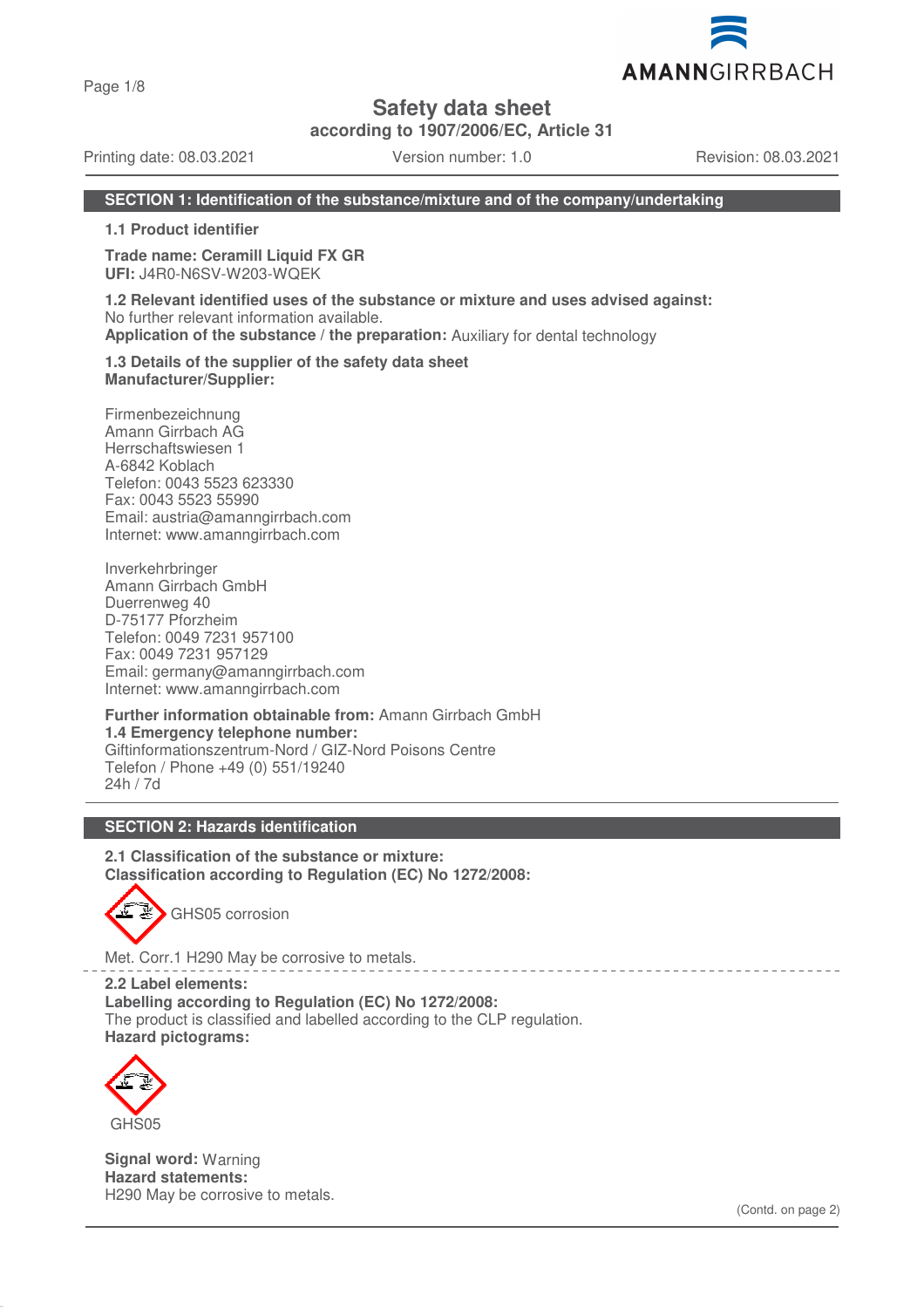Page 2/8

**Safety data sheet**

**according to 1907/2006/EC, Article 31**

Printing date: 08.03.2021 Version number: 1.0 Revision: 08.03.2021

(Contd. of page 1)

**Trade name: Ceramill Liquid FX GR**

#### **Precautionary statements:**

P101 If medical advice is needed, have product container or label at hand. P102 Keep out of reach of children. P103 Read carefully and follow all instructions. P234 Keep only in original packaging. P390 Absorb spillage to prevent material damage. P406 Store in a corrosion resistant container / container with a resistant inner liner. **2.3 Other hazards: Results of PBT and vPvB assessment: PBT:** Not applicable. **vPvB:** Not applicable.

## **SECTION 3: Composition/information on ingredients**

## **3.2 Mixtures**

**Description:** Mixture of substances listed below with nonhazardous additions.

## **Dangerous components:**

| CAS: 7647-01-0 | hydrochloric acid                                                                                                                                     | $>0.1 - 1\%$ |
|----------------|-------------------------------------------------------------------------------------------------------------------------------------------------------|--------------|
|                | EINECS: 231-595-7 Met. Corr.1, H290; Skin Corr. 1B, H314; Eye Dam. 1, H318; $\diamondsuit$ Acute<br>Tox. 4, H302; Acute Tox. 4, H312; STOT SE 3, H335 |              |
|                | Specific concentration limits: Skin Corr. 1B; H314: $C \ge 25$ %                                                                                      |              |
|                | Skin Irrit. 2; H315: 10 % $\leq$ C $\lt$ 25 %                                                                                                         |              |
|                | Eye Irrit. 2; H319: 10 % $\leq$ C $<$ 25 %                                                                                                            |              |
|                | STOT SE 3; H335: $C \ge 10$ %                                                                                                                         |              |
|                | Met. Corr.1; H290: $C \ge 0.1$ %                                                                                                                      |              |
|                | Additional information: For the werding of the listed because phropes refer to conting 10                                                             |              |

**Additional information:** For the wording of the listed hazard phrases refer to section 16.

## **SECTION 4: First aid measures**

#### **4.1 Description of first aid measures:**

**General information:**

Take affected persons out into the fresh air.

Do not leave affected persons unattended.

**After inhalation:** Supply fresh air; consult doctor in case of complaints.

**After skin contact:** Immediately wash with water and soap and rinse thoroughly.

**After eye contact:**

Rinse opened eye for several minutes under running water.

Call a doctor immediately.

**After swallowing:** Call a doctor immediately.

**4.2 Most important symptoms and effects, both acute and delayed:**

No further relevant information available.

**4.3 Indication of any immediate medical attention and special treatment needed:**

No further relevant information available.

## **SECTION 5: Firefighting measures**

#### **5.1 Extinguishing media:**

**Suitable extinguishing agents:**

CO2, powder or water spray. Fight larger fires with water spray or alcohol resistant foam.

**For safety reasons unsuitable extinguishing agents:** Water with full jet

#### **5.2 Special hazards arising from the substance or mixture:**

Formation of toxic gases is possible during heating or in case of fire.

(Contd. on page 3)

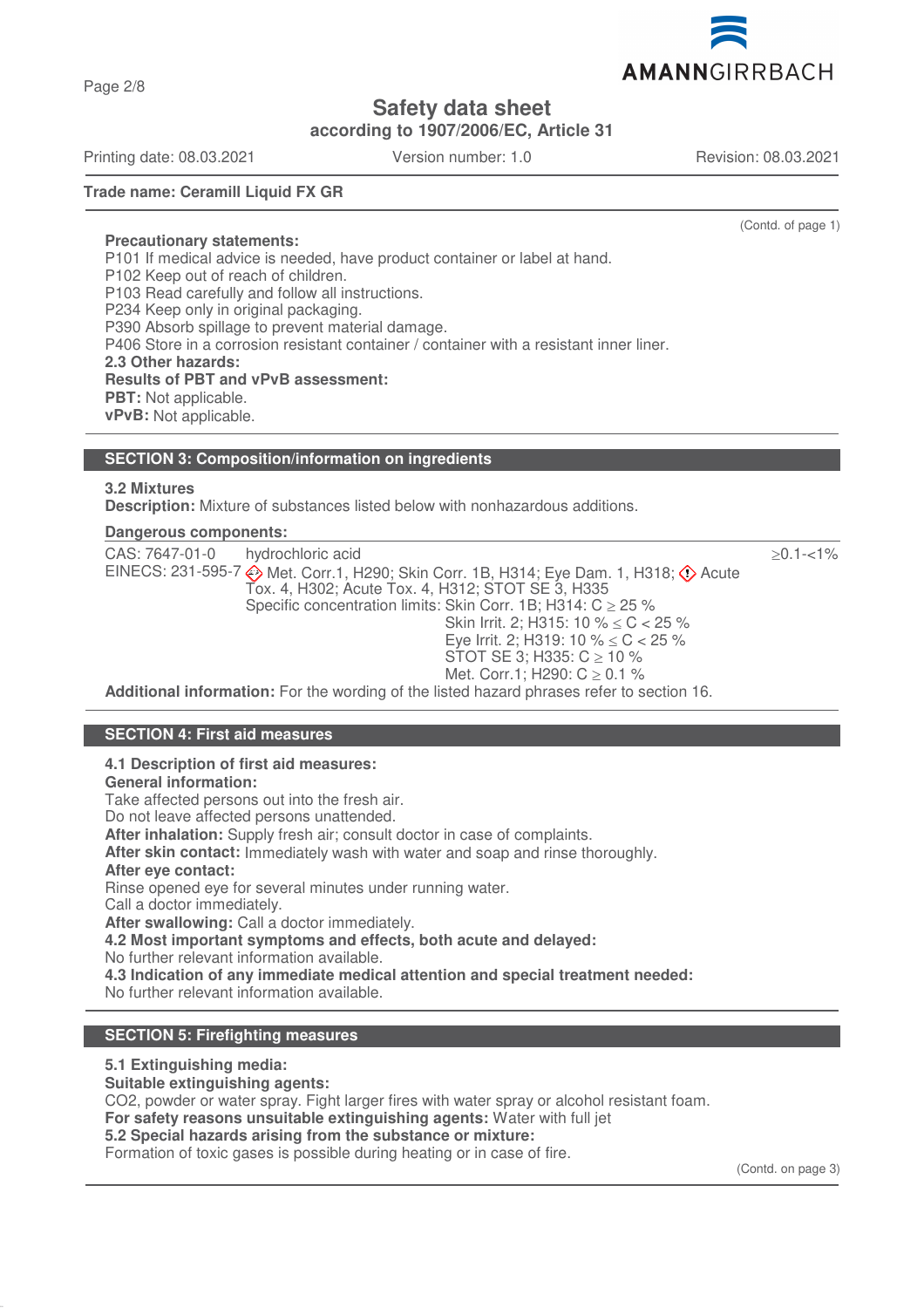Page 3/8

**Safety data sheet**

**according to 1907/2006/EC, Article 31**

Printing date: 08.03.2021 Version number: 1.0 Revision: 08.03.2021

**Trade name: Ceramill Liquid FX GR**

(Contd. of page 2)

**5.3 Advice for firefighters: Protective equipment:** Mouth respiratory protective device. Do not inhale explosion gases or combustion gases. **Additional information:** Collect contaminated fire fighting water separately. It must not enter the sewage system.

## **SECTION 6: Accidental release measures**

**6.1 Personal precautions, protective equipment and emergency procedures:**

Wear protective equipment. Keep unprotected persons away.

Ensure adequate ventilation.

Use respiratory protective device against the effects of fumes/dust/aerosol.

**6.2 Environmental precautions:** Do not allow product to reach sewage system or any water course.

**6.3 Methods and material for containment and cleaning up:**

Absorb with liquid-binding material (sand, diatomite, acid binders, universal binders, sawdust).

Ensure adequate ventilation.

**6.4 Reference to other sections:**

See Section 7 for information on safe handling.

See Section 8 for information on personal protection equipment.

See Section 13 for disposal information.

## **SECTION 7: Handling and storage**

#### **7.1 Precautions for safe handling:**

Open and handle receptacle with care.

Ensure good ventilation/exhaustion at the workplace.

Prevent formation of aerosols.

**Information about fire - and explosion protection:** Keep ignition sources away - Do not smoke.

#### **7.2 Conditions for safe storage, including any incompatibilities:**

**Storage:**

**Requirements to be met by storerooms and receptacles:** Store only in the original receptacle. **Information about storage in one common storage facility:**

Store away from foodstuffs.

Do not store together with alkalis (caustic solutions).

**Further information about storage conditions:** Keep container tightly sealed.

**7.3 Specific end use(s):** No further relevant information available.

## **SECTION 8: Exposure controls/personal protection**

## **8.1 Control parameters: Ingredients with limit values that require monitoring at the workplace:**

#### **7647-01-0 hydrochloric acid**

OEL Short-term value: 15 mg/m<sup>3</sup>, 10 ppm Long-term value: 8 mg/m<sup>3</sup>, 5 ppm IOELV

#### **8.2 Exposure controls:**

**Appropriate engineering controls** No further data; see item 7. **Individual protection measures, such as personal protective equipment General protective and hygienic measures:**

The usual precautionary measures are to be adhered to when handling chemicals. Wash hands before breaks and at the end of work. Keep away from foodstuffs, beverages and feed.

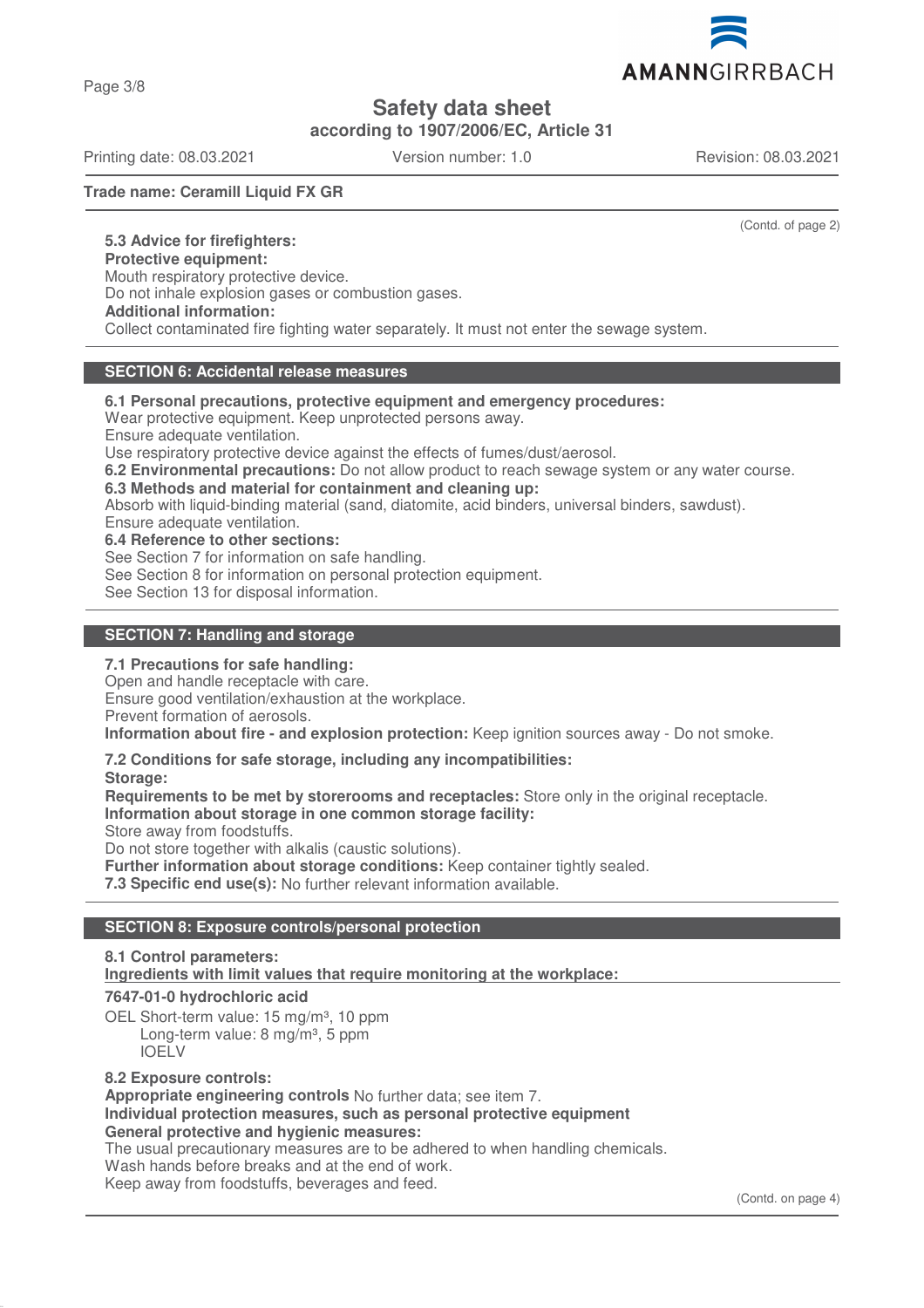AMANNGIRRBACH

**Safety data sheet**

**according to 1907/2006/EC, Article 31**

Printing date: 08.03.2021 Version number: 1.0 Revision: 08.03.2021

Page 4/8

(Contd. of page 3)

**Trade name: Ceramill Liquid FX GR**

Do not inhale gases / fumes / aerosols. Avoid contact with the eyes and skin. **Respiratory protection:** Not necessary if room is well-ventilated. **Hand protection** Protective gloves **Material of gloves:** Nitrile rubber, NBR Butyl rubber, BR The selection of the suitable gloves does not only depend on the material, but also on further marks of quality and varies from manufacturer to manufacturer. **Penetration time of glove material:** The exact break through time has to be found out by the manufacturer of the protective gloves and has to be observed. **Eye/face protection** Tightly sealed goggles

## **SECTION 9: Physical and chemical properties**

**9.1 Information on basic physical and chemical properties: General Information: Colour:** Colourless Colourless Colourless Colourless Colourless Colourless Colourless Colourless Colourless Colourless Colourless Colourless Colourless Colourless Colourless Colourless Colourless Colourless Colourless Col **Odour:** Characteristic **Odour threshold:** Not determined. **Melting point/freezing point:** Undetermined. **Boiling point or initial boiling point and boiling range** Undetermined. **Flammability** Not applicable. **Lower and upper explosion limit Lower:** Not determined. Upper: We have a set of the set of the set of the set of the set of the set of the set of the set of the set of the set of the set of the set of the set of the set of the set of the set of the set of the set of the set of **Flash point:** Not applicable. Auto-ignition temperature:<br>
Decomposition temperature:<br>
Not determined. **Decomposition temperature:** No<br> **pH** <2 **pH**  $\langle 2$ **Viscosity: Kinematic viscosity Not applicable.** Not applicable. **Dynamic:** Not applicable. **Solubility water:**  $\blacksquare$ **Partition coefficient n-octanol/water (log value)** Not determined.<br>Vapour pressure: Not determined. **Vapour pressure: Density and/or relative density Density:** Not determined. **Relative density:** Not determined. **Vapour density:** Not determined. **9.2 Other information: Appearance: Form:** Fluid **Important information on protection of health and environment, and on safety. Explosive properties:** explosion hazard. Product does not present an explosion hazard. **Change in condition: Evaporation rate:** Not applicable.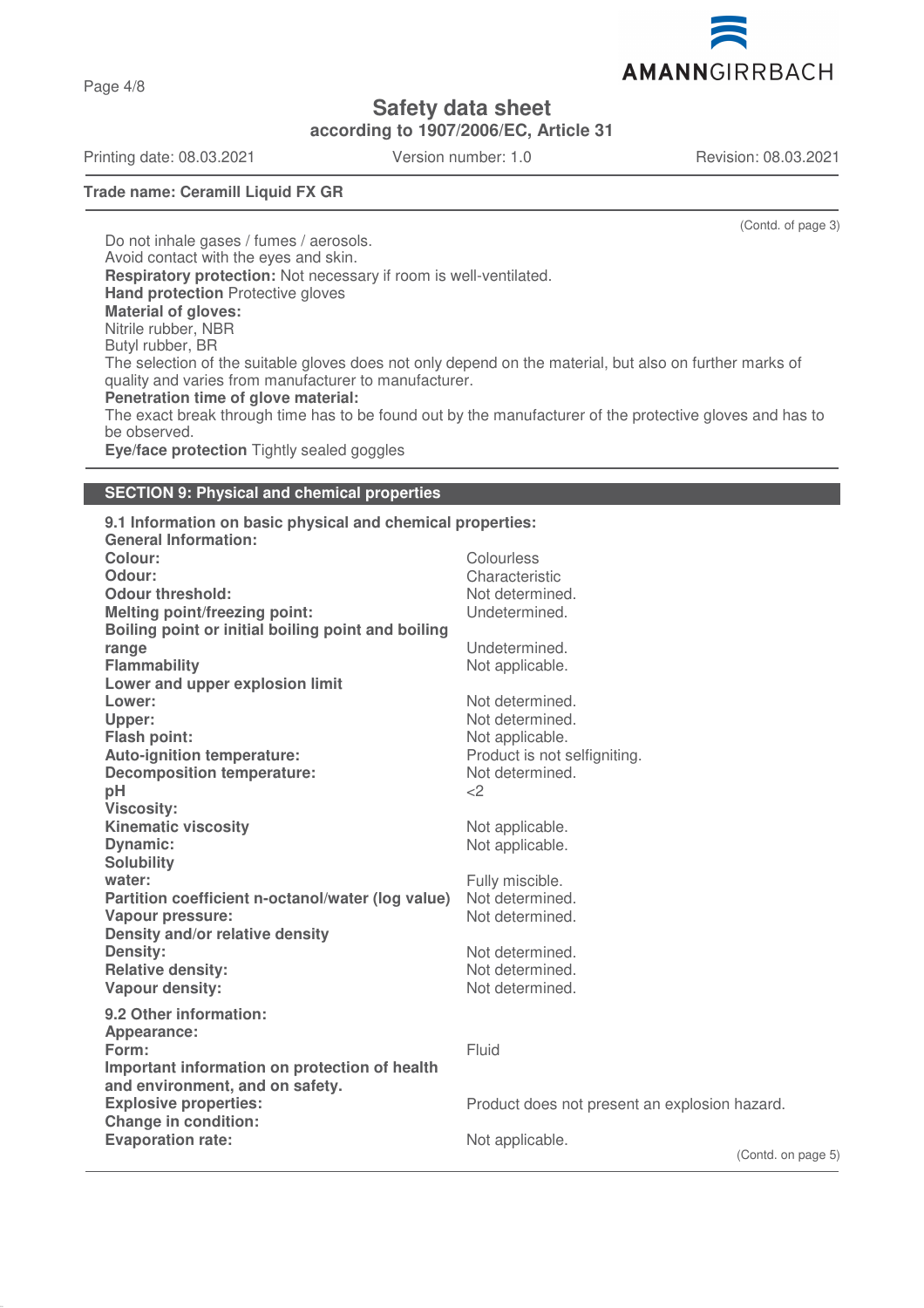

**Safety data sheet**

**according to 1907/2006/EC, Article 31**

Printing date: 08.03.2021 Version number: 1.0 Revision: 08.03.2021

(Contd. of page 4)

**Trade name: Ceramill Liquid FX GR**

| Information with regard to physical hazard<br>classes |      |
|-------------------------------------------------------|------|
| <b>Explosives</b>                                     | Void |
| <b>Flammable gases</b>                                | Void |
| <b>Aerosols</b>                                       | Void |
| <b>Oxidising gases</b>                                | Void |
| <b>Gases under pressure</b>                           | Void |
| <b>Flammable liquids</b>                              | Void |
| <b>Flammable solids</b>                               | Void |
| Self-reactive substances and mixtures                 | Void |
| <b>Pyrophoric liquids</b>                             | Void |
| <b>Pyrophoric solids</b>                              | Void |
| Self-heating substances and mixtures                  | Void |
| Substances and mixtures, which emit flammable         |      |
| gases in contact with water                           | Void |
| <b>Oxidising liquids</b>                              | Void |
| <b>Oxidising solids</b>                               | Void |
| <b>Organic peroxides</b>                              | Void |
| <b>Corrosive to metals</b>                            |      |
| May be corrosive to metals.                           |      |
| <b>Desensitised explosives</b>                        | Void |
|                                                       |      |

## **SECTION 10: Stability and reactivity**

**10.1 Reactivity:** No further relevant information available. **10.2 Chemical stability: Thermal decomposition / conditions to be avoided:** No decomposition if used according to specifications. **10.3 Possibility of hazardous reactions:** Develops corrosive gases/fumes. Reacts with alkali (lyes). **10.4 Conditions to avoid:** No further relevant information available. **10.5 Incompatible materials:** No further relevant information available. **10.6 Hazardous decomposition products:** Hydrogen chloride (HCl) Corrosive gases/vapours

## **SECTION 11: Toxicological information**

**11.1 Information on hazard classes as defined in Regulation (EC) No 1272/2008 Acute toxicity** Based on available data, the classification criteria are not met. **Skin corrosion/irritation** Based on available data, the classification criteria are not met. **Serious eye damage/irritation** Based on available data, the classification criteria are not met. **Respiratory or skin sensitisation** Based on available data, the classification criteria are not met. **Germ cell mutagenicity** Based on available data, the classification criteria are not met. **Carcinogenicity** Based on available data, the classification criteria are not met. **Reproductive toxicity** Based on available data, the classification criteria are not met. **STOT-single exposure** Based on available data, the classification criteria are not met. **STOT-repeated exposure** Based on available data, the classification criteria are not met. **Aspiration hazard** Based on available data, the classification criteria are not met.

(Contd. on page 6)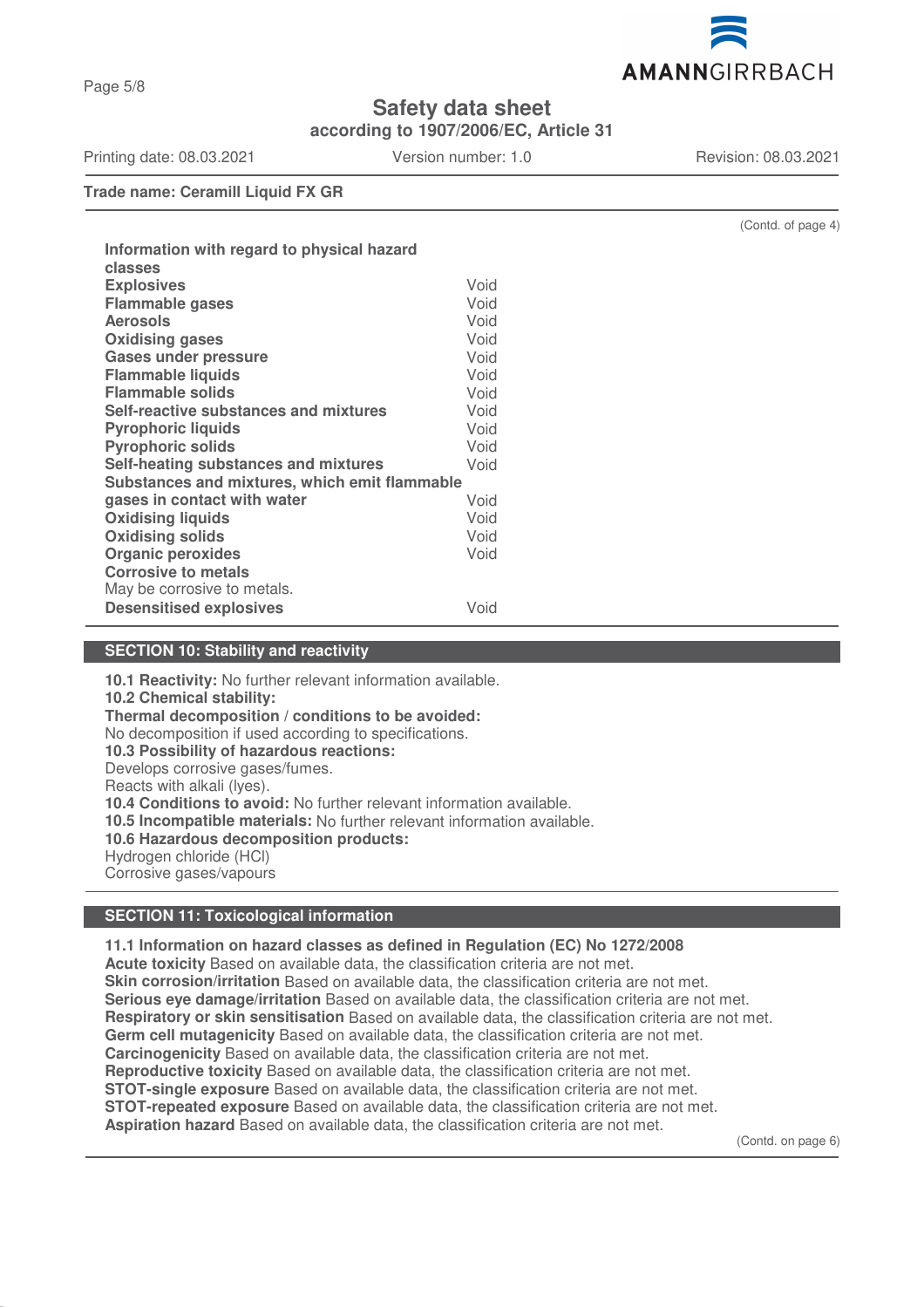Page 6/8

**Safety data sheet**

**according to 1907/2006/EC, Article 31**

Printing date: 08.03.2021 Version number: 1.0 Revision: 08.03.2021

**Trade name: Ceramill Liquid FX GR**

## **11.2 Information on other hazards**

## **Endocrine disrupting properties**

None of the ingredients is listed.

## **SECTION 12: Ecological information**

#### **12.1 Toxicity:**

**Aquatic toxicity:** No further relevant information available.

**12.2 Persistence and degradability:** No further relevant information available.

**12.3 Bioaccumulative potential:** No further relevant information available.

**12.4 Mobility in soil:** No further relevant information available.

#### **12.5 Results of PBT and vPvB assessment:**

**PBT:** Not applicable.

**vPvB:** Not applicable.

#### **12.6 Endocrine disrupting properties**

The product does not contain substances with endocrine disrupting properties.

**12.7 Other adverse effects:** No further relevant information available.

#### **Additional ecological information:**

#### **General notes:**

Water hazard class 1 (German Regulation) (Self-assessment): slightly hazardous for water Do not allow undiluted product or large quantities of it to reach ground water, water course or sewage system.

## **SECTION 13: Disposal considerations**

## **13.1 Waste treatment methods:**

**SECTION 14: Transport information**

## **Recommendation:**

Must not be disposed together with household garbage. Do not allow product to reach sewage system. **European waste catalogue:**

Dispose of contents/container in accordance with local/regional/national/international regulations.

#### **Uncleaned packaging:**

**Recommendation:** Disposal must be made according to official regulations.

| 14.1 UN number or ID number<br><b>ADR, IMDG, IATA</b><br>14.2 UN proper shipping name:<br><b>ADR</b><br><b>IMDG, IATA</b><br>14.3 Transport hazard class(es): | <b>UN1789</b><br>1789 HYDROCHLORIC ACID<br><b>HYDROCHLORIC ACID</b> |
|---------------------------------------------------------------------------------------------------------------------------------------------------------------|---------------------------------------------------------------------|
| ADR, IMDG, IATA                                                                                                                                               |                                                                     |
| $\frac{1}{\sqrt{2}}$                                                                                                                                          |                                                                     |
| Class:                                                                                                                                                        | 8 Corrosive substances.                                             |
| Label:                                                                                                                                                        | 8                                                                   |
| 14.4 Packing group:<br><b>ADR, IMDG, IATA</b>                                                                                                                 | Ш                                                                   |
| <b>14.5 Environmental hazards:</b>                                                                                                                            |                                                                     |
| <b>Marine pollutant:</b>                                                                                                                                      | No.                                                                 |
|                                                                                                                                                               | (Contd. on page 7)                                                  |

AMANNGIRRBACH

(Contd. of page 5)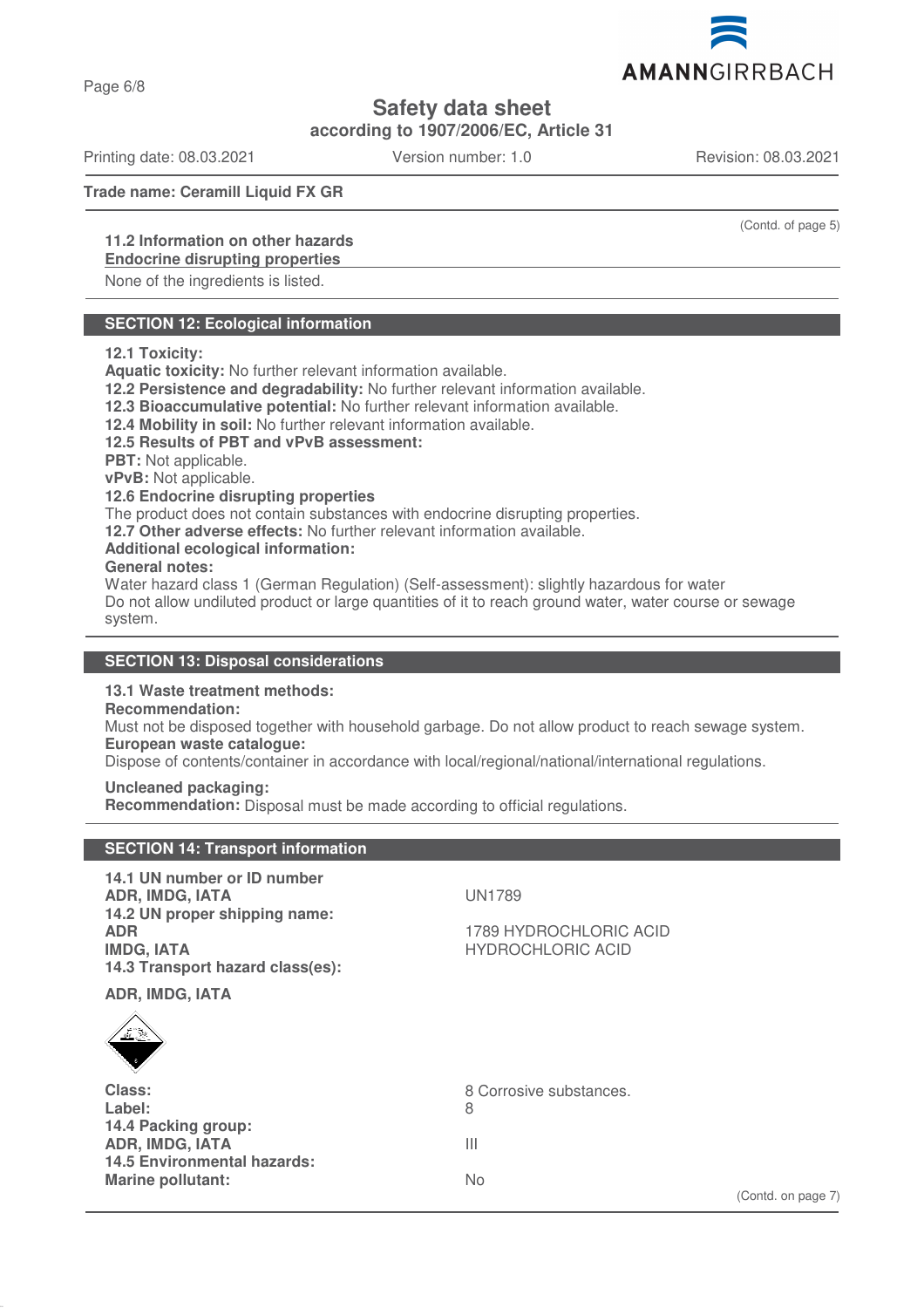

**Safety data sheet**

**according to 1907/2006/EC, Article 31**

Printing date: 08.03.2021 Version number: 1.0 Revision: 08.03.2021

**Trade name: Ceramill Liquid FX GR**

| 14.6 Special precautions for user:<br>Hazard identification number (Kemler code):<br><b>EMS Number:</b><br><b>Segregation groups:</b><br><b>Stowage Category</b><br>14.7 Maritime transport in bulk according to IMO<br><b>instruments</b> | Warning: Corrosive substances.<br>80<br>$F-A, S-B$<br>Acids<br>E<br>Not applicable. | (Contd. of page 6) |
|--------------------------------------------------------------------------------------------------------------------------------------------------------------------------------------------------------------------------------------------|-------------------------------------------------------------------------------------|--------------------|
| <b>Transport/Additional information:</b>                                                                                                                                                                                                   |                                                                                     |                    |
| <b>ADR</b><br>Limited quantities (LQ):<br><b>Transport category:</b><br><b>Tunnel restriction code:</b><br><b>UN "Model Regulation":</b>                                                                                                   | 5L<br>3<br>F<br>UN 1789 HYDROCHLORIC ACID, 8, III                                   |                    |

#### **SECTION 15: Regulatory information**

**15.1 Safety, health and environmental regulations/legislation specific for the substance or mixture:** No further relevant information available.

**Directive 2012/18/EU Named dangerous substances - ANNEX I** None of the ingredients is listed. **DIRECTIVE 2011/65/EU on the restriction of the use of certain hazardous substances in electrical and electronic equipment – Annex II** None of the ingredients is listed. **15.2 Chemical safety assessment:** A Chemical Safety Assessment has not been carried out.

#### **SECTION 16: Other information**

This information is based on our present knowledge. However, this shall not constitute a guarantee for any specific product features and shall not establish a legally valid contractual relationship.

#### **Relevant phrases:**

H290 May be corrosive to metals. H302 Harmful if swallowed. H312 Harmful in contact with skin. H314 Causes severe skin burns and eye damage. H318 Causes serious eye damage. H335 May cause respiratory irritation.

#### **Department issuing SDS:**

ADEEGO GmbH Wildsteig 4A D-42113 Wuppertal Tel. +49 (0) 202 2575700 Fax. +49 (0) 202 2575701 Email: mail@adeego.de www.adeego.de

#### **Contact:** Dr. Axel Deeg **Abbreviations and acronyms:**

ADR: Accord européen sur le transport des marchandises dangereuses par Route (European Agreement concerning the International Carriage of Dangerous Goods by Road) IMDG: International Maritime Code for Dangerous Goods IATA: International Air Transport Association GHS: Globally Harmonised System of Classification and Labelling of Chemicals EINECS: European Inventory of Existing Commercial Chemical Substances ELINCS: European List of Notified Chemical Substances CAS: Chemical Abstracts Service (division of the American Chemical Society) PBT: Persistent, Bioaccumulative and Toxic

Page 7/8